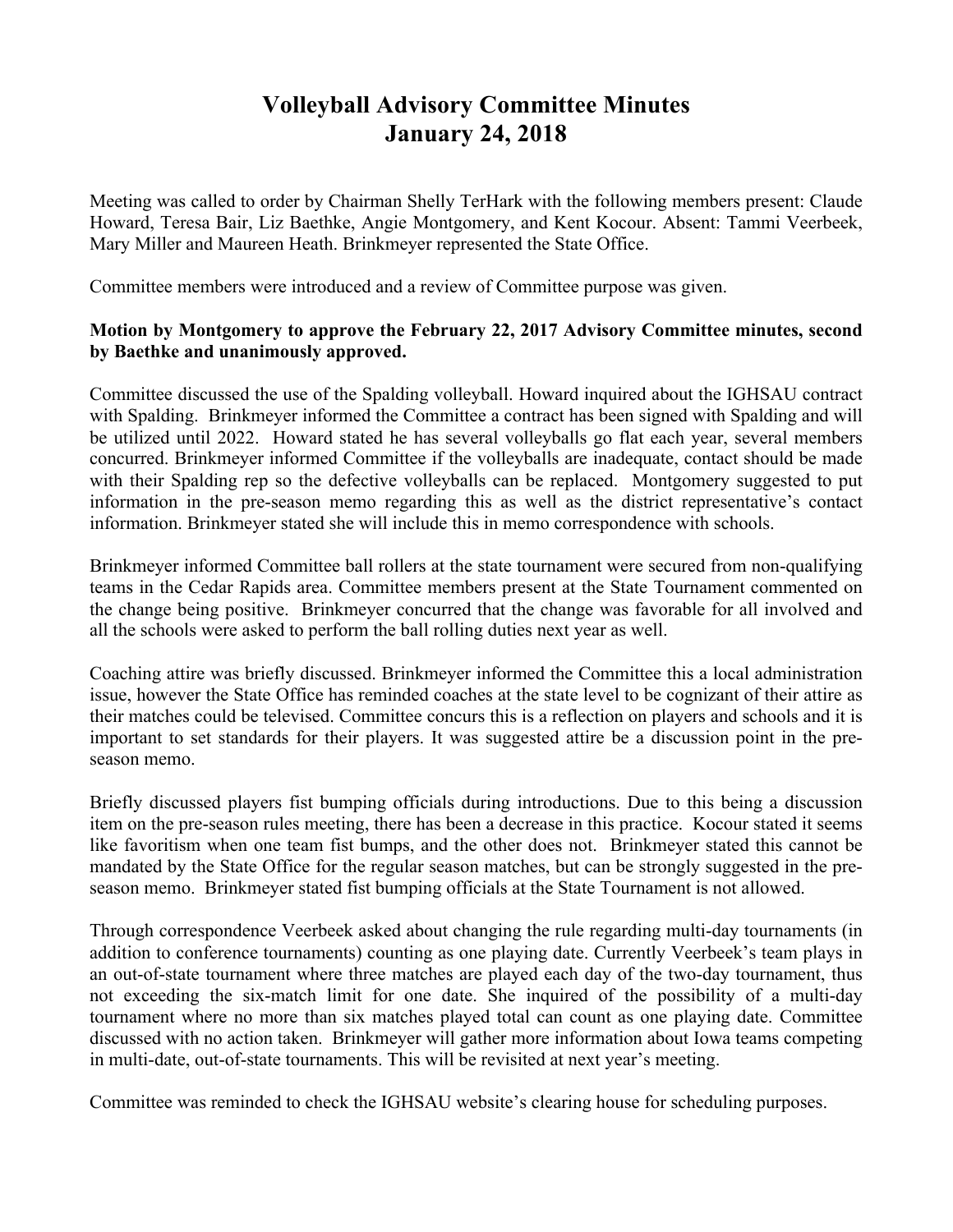Brinkmeyer informed Committee an AdHoc committee was formed with constituents from the IGHSAU, IHSAA, IHSSA and IHSMA. The purpose of this committee was to discuss the overall placement, length of season, etc. of ALL high school activities.

Brinkmeyer showed the Committee a pinned-map representing each class for post-season play. This was beneficial as it showed the process in which pairings are established. Committee could visualize the difficulty securing balanced regionals when working with geography and rated teams. Brinkmeyer reminded Committee classes 1A-3A play their regional final at a neutral facility and classes 4A-5A play their regional final at the higher rated team's home court. Brinkmeyer also informed Committee the previous year's first round opponent, ratings, records, ceiling height and geography go into consideration when establishing pairings.

Brinkmeyer informed Committee of the new online ticketing procedure. The US Cellular Center now has e-ticketing as an option. There is a small fee for utilizing this service, however there was very little pushback with the fees. Athletic directors gave the most positive feedback with the new ticketing procedure. It elevated a lot of ticketing issues by not having to organize pre-sale tickets for their fans and students.

The Committee briefly discussed Hudl video exchange. Brinkmeyer stated very few complaints were reported regarding the use of Hudl. There were a few glitches with the mandatory video exchange, but all coaches seemed to work out their difficulties. Committee concurs while cost may be a factor to some schools if they purchase the season-long Hudl program, incentives are sometimes given by Hudl. All concur Hudl is a valuable resource for the Regional Final video exchange.

Howard asked for clarification on what officials at the various levels must complete to be registered. Brinkmeyer informed Committee of procedures and stated this past year's volleyball clinics had record-breaking attendance. She feels with the new officials' evaluation program being implemented, more officials will be evaluated, which will in turn enhance volleyball in the state.

To improve officiating, Kocour suggested the importance of veteran officials mentoring new and upcoming officials with improving their game, rules knowledge, etc. He feels veteran officials are happy to help and promote the sport of volleyball. Kocour stated it's important for officials to advocate for themselves by attending meetings, working pre-season scrimmages, etc. Committee was also reminded of the IGCA clinics.

All agree it's important all officials receive the same information from clinic to clinic. Committee discussed inconsistency of calls made by officials. Brinkmeyer discussed several programs Tim Keating, Volleyball Officials Coordinator, has in place to help with the inconsistency of calls across the state. Brinkmeyer feels the best way to solve this is through communication, which will be a focal point for the upcoming season. Kocour shared about the new procedure at state where state tournament officials met immediately following their match for critique. He believes this will help increase the quality of officials as well.

The NFHS proposed rules were not available as of this meeting date. Brinkmeyer will send the approved NFHS rule changes to the Committee when finalized.

Committee discussed ballhandling during warm-ups when both teams are at the net. Due to an increase in concussions according to the NFHS, the IGHSAU will no longer allowed shared net for warm-ups during weekend tournaments. Shared net time has not been allowed during dual matches and has been